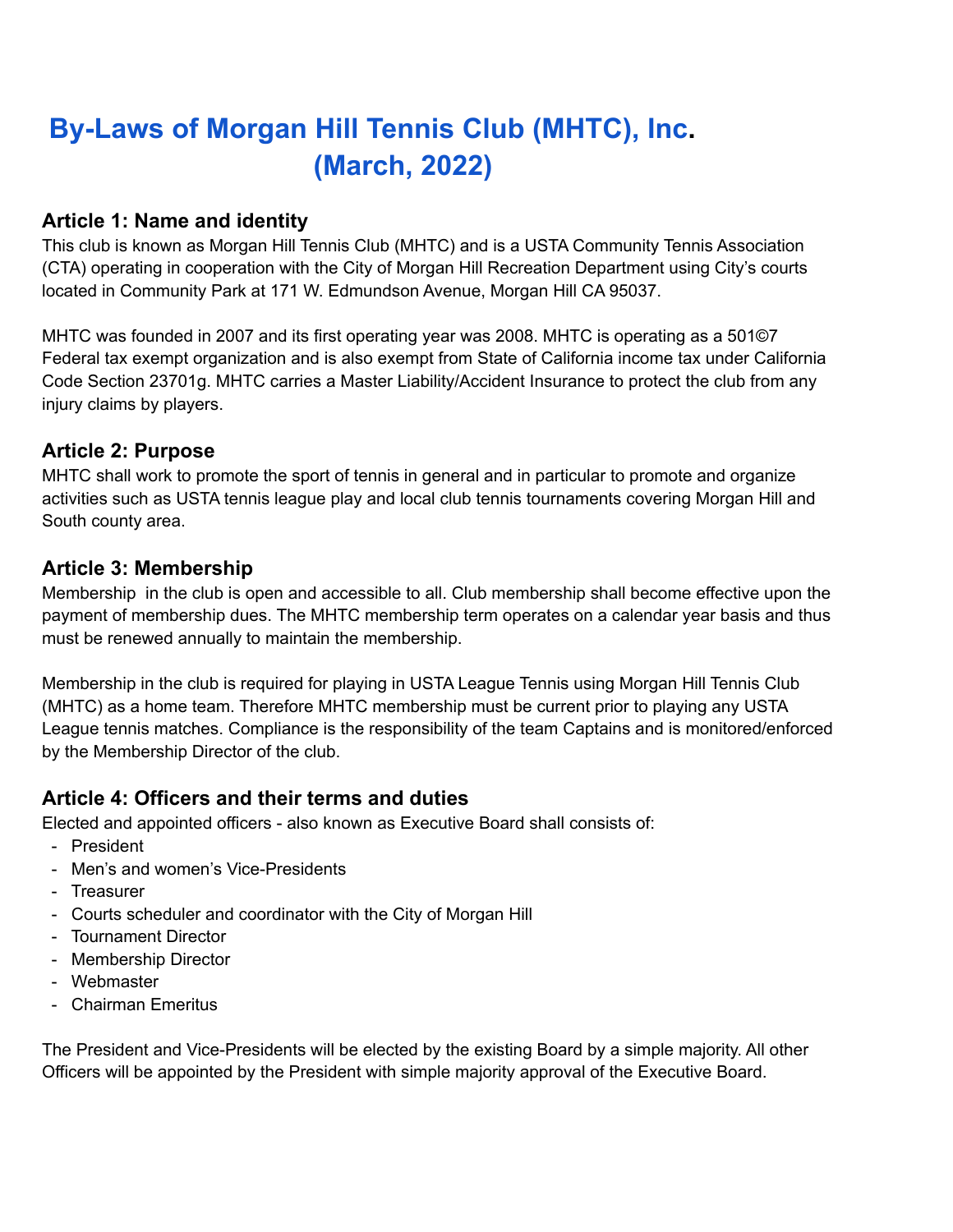The terms of all Officers shall run for one year from January 1 to December 31 and Officers have an option to continue in that position simply by communicating to the President of the club.

# **Duties of the Officers:**

# **President:**

The President shall preside at all Executive Board meetings and General meetings. He/She shall supervise the Business affairs of the club and shall serve as a member ex-officio on all standing committees, President shall ask any Board member (of his choosing) to take notes of the minutes of the meeting and publish them to the board in a reasonable time.

# **Vice-Presidents:**

The vice-Presidents shall assist the President as requested by the President and shall assume the duties of the President during his/her absence.

Responsible for working with event committees and court coordinator for all future planned events and providing necessary guidance for successful execution of future events. Work with Court scheduler, Captains of USTA League teams and the city of Morgan Hill as necessary to make sure Captains are complying with MHTC's guidelines.

# **Treasurer:**

The Treasurer shall receive all the club funds and disperse them upon proper authorazation. He/she shall provide a written financial statement of the club at every Board meeting and answer any questions from the Board related to the financial matters.

# **Court scheduler:**

Court scheduler will work with the City of Morgan Hill and all the USTA Tennis League Captains and Vice Presidents in reserving and scheduling courts for organized activities throughout the year.He/she will also work with the Treasurer to make sure court fees are paid by reserving parties.

# **Tournament Director:**

Tournament Director shall be responsible to organize club tournaments including publicizing the tournament details to the club membership at large, making the draws for the play, compiling results and declaring winners/runners up of the tournament, and give out prizes working with the President.

# **Membership Director:**

Membership Director shall be responsible for all membership related matters including, but not limited to, making sure all MHTC USTA League players are current members of the club. Resolve any membership related issues. Help Treasurer reconcile the membership related matters.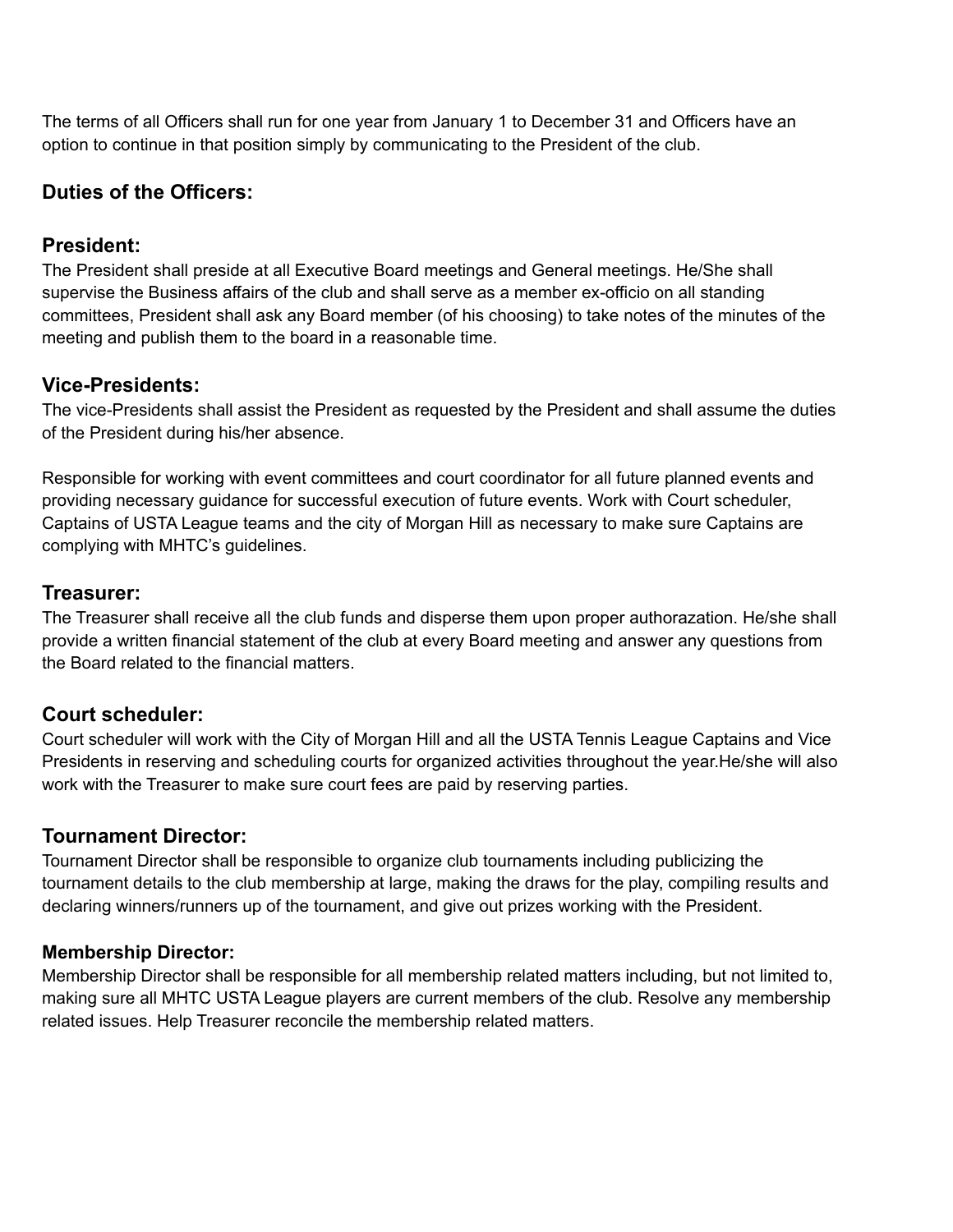#### **Webmaster:**

Webmaster is responsible for all IT related matters of the club including maintaining the club's website, payment system for membership dues, tennis tournaments fees, and any other organized events. He/she shall also work with the Treasurer and Membership Director to help resolve any system related problems.

#### **Chairman Emeritus:**

Chairman Emeritus is responsible for dealing with all club related activities with external organizations/Agencies. He/she shall insure that the club is operating according to the By-Laws and help resolve any internal issues within the Board.

#### **The Executive Board:**

1. The Executive Board shall consist of all elected and appointed Officers.

- 2**.** ⅔ of the Executive Board shall constitute a quorum for the Board meeting.
- 3. The Executive Board shall conduct all the club's business for the efficient operation of the club.
- 4. The Executive Board shall meet as required to run the club.

5. Each Officer (excluding the President) shall have one vote at the Board meeting with exception of the President who shall vote in case of a tie.

6. All decisions of the Executive Board shall be decided by the simple majority.

7…All expenses shall be authorized by the Executive board under two signature signing requirements (Treasurer plus one other designated Board member).

The President with the approval of the EXecutive Boardshall fill any vacancies that occur during the year. If the President resigns or retires before the completion of the term, the vice president shall assume the office until a new president is elected.

Any director or Officer may be removed from the office by the affirmative vote of a majority of the existing board in person at any special meeting with or without cause. Any such Director proposed to be removed by the board shall be entitled to at least 10 days notice, with confirmation of the notice of proposed removal and of the meeting and place at which time such removal is to be voted upon shall be entitled to appear and be heard by the board.

# **Article 5: Guidelines for running any Club organized event**

At least one week prior to any organized event of the club, the President will prepare and distribute to all Board members a detailed list of activities to be carried out at the event with approximate time and assign members of the Board the duties. The President shall present a budget for the event and allow the Officer in charge to exceed the expense by a "Reasonable" amount with a good reason by sharing it with the board. If such events involve storing prizes, awards, etc it should be stored at a convenient and safe location at the event site for ease of handling and distributing to the recipients of the prizes/awards.

# **Article 6: Resolving club's Problems and Issues:**

Any problems or issues related to the operation of the club should be presented to the Board meeting by either a Board member or a member of the club at large. If a member at large is planning to attend the